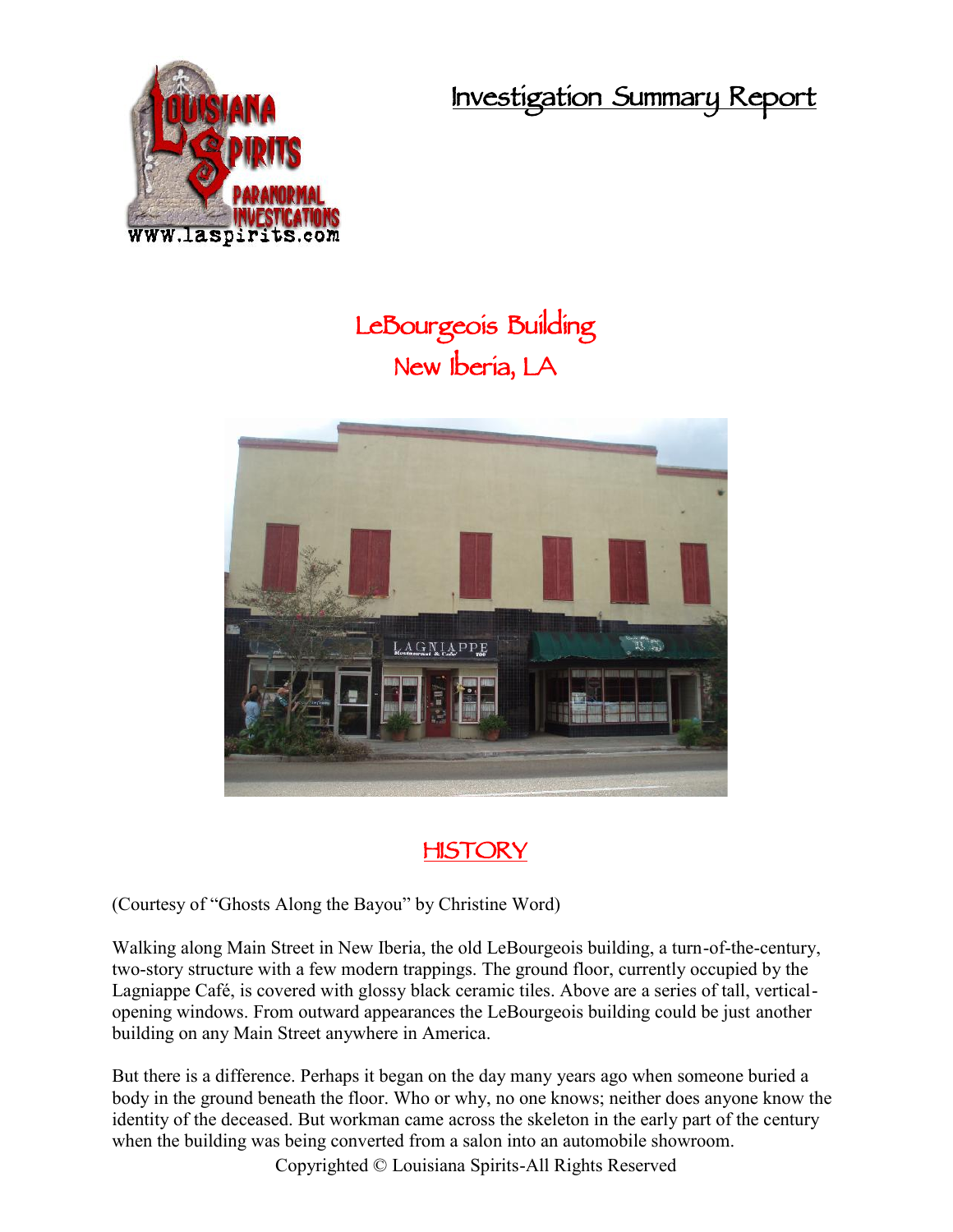Predictably, the discovery set off a blizzard of speculation. Some said it was the body of an unruly slave; others thought it might be a damnyankee; or maybe even an unfaithful husband (or wife).

Whatever the circumstances, the excitement soon settled down, and, except for occasional whispers about noisy ghosts, nothing out of the ordinary was known to have happened there. At least not when it was used by Isaac Martin–father of contemporary photographer Carrol Martin– for his photography studio. Nor when it progressed through a succession of tenants–from a doctors' offices to a baby's clothing shop and on to Stagg Records.

But when Kent Hutslar opened his studio in the upstairs portion of the building, things began to happen. Most of the activity occurs in the dark room, which is located in a back corner office that had been closed off and neglected for many years.

Previous owners point out that most of the activities seem to occur in the month of August. People wonder if this date might coincide with the death of some previous occupant. Or perhaps it dates back to New Iberia's outlaw days and the poor fellow unearthed beneath the showroom floor.

## **ACTIVITY**

Friends and family of the current owners have reported seeing shadows moving through the upstairs portion of the building. Feelings of being watched have commonly been reported. Several woman have also reported being shoved or tapped from behind.

## **INVESTIGATION**

We arrived at the LeBourgeois building Saturday afternoon at about 5:30 that evening, with eight investigators and our usual equipment. We set up 8 IR cameras with 2 DVR systems, planning on covering as many rooms of the upstairs area that we could. We focused three of our IR cameras on the area that was most known for the "shadow" that lurked upstairs.

During the initial walk through, it seemed nothing felt strange or unusual. A little later, while standing at the back door on the 2nd floor, Bobbie felt a push from behind. Upon turning to see who was near her, there was nothing there and no one around her. This startled her quite a bit and she wasn't the same the rest of the night.

After setting up, we left the upstairs area to enjoy a good dinner, courtesy of the Lagniappe Café, before starting the initial investigation. We then headed back upstairs, spreading out to different rooms, hoping to be able to get a glimpse of this famous "shadow". Yet the night ended up being long, with very little activity. When you think you get a strange sound or a door that may have made a creaking noise, you seem to find what causes it and consider it debunked. During a lighter moment in the night, we shared a laugh due to an investigator's clumsiness. However, during the playback of the audio, a slight whistling can be heard. No one inside the building caused this whistle.

After a short break, we headed back to finish attempting to catch the known shadow visitor. Again, we tried to get what was said to be there, to show or give us some kind of sign of it being